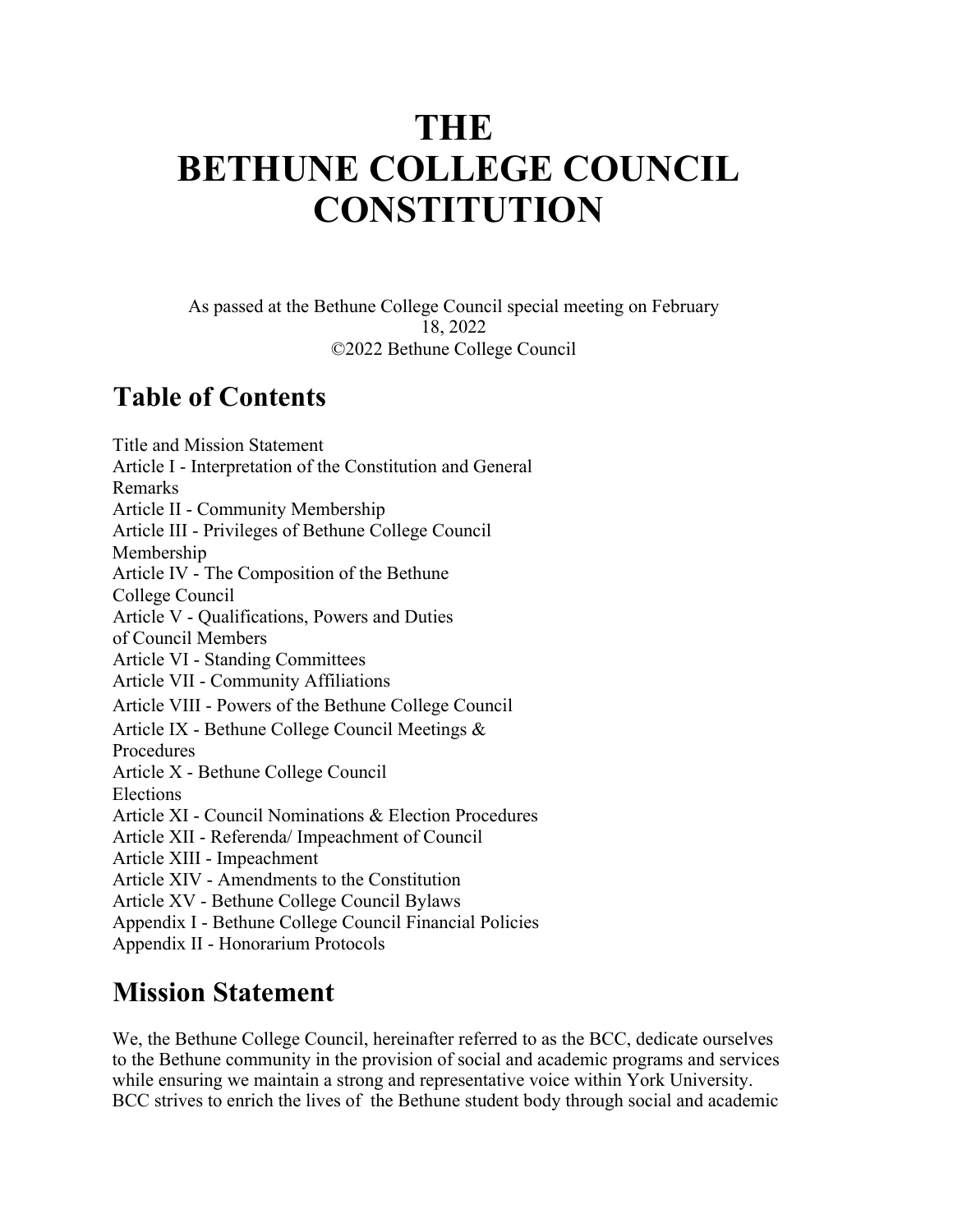events. Additionally, the council will continue to guide and assist all affiliated clubs and organizations.

- The BCC recognizes and celebrates those values exhibited by the college's namesake, Dr. Norman Bethune, and strives to, at all time, protect the interests of the community in fulfilling its mandate.
- The BCC recognizes and celebrates the fact that it represents and serves a rich and diverse community and attempts to promote further harmony within this diversity.
- The BCC recognizes and celebrates that while it may be the primary voice of the community, that it must proactively interact with, and take suitable direction from, other community bodies such as the Bethune College Fellows, Alumni, staff, faculty and students of the college.
- The BCC recognizes and celebrates a long history and relationship with the Head's Office of Bethune College. It further recognizes the service and guidance that has been provided to the BCC by the Head's Office. The BCC will strive at all times to further this relationship, ensuring equal representation of all community members on the council.
- BCC acknowledges our presence on the traditional territory of many Indigenous Nations. The area known as Tkaronto has been caretaken by the Anishinabek Nation, the Haudenosaunee Confederacy, the Huron-Wendat, and the Métis Nation. It continues to be home to many Indigenous Peoples.
- We acknowledge the current treaty holders, the Mississaugas of the Credit River. This territory is subject of the "Dish With One Spoon Wampum Belt Covenant",an agreement to peaceably share and care for the Great Lakes region.

# **Article I - Interpretation of the Constitution and General Remarks**

- 1. Interpretation of the Constitution
	- a. The Bethune College Council shall be the sole authority for the interpretation of this constitution. The BCC shall, however, make all determinations of construction and interpretation with due regard to the accepted rules of procedure of York University.
- 2. General Remarks
	- a. This Constitution shall come into effect May 1st, 2022, and shall give guidance to succeeding Councils;
	- b. Any previous Constitutions of the BCC are hereby repealed, and all legislation, motions or other acts of the BCC inconsistent with this Constitution are hereby revoked; and are done so in the best interests of the Community;
	- c. Should any Article, section or subsection of this Constitution be deemed by any member of the BCC to require further and official clarification in the best interests of the BCC and Community, and for just cause, then the President or any Voting Member of the BCC, on request or on their own initiative, may propose a clarification in the form of a motion during a duly advertised and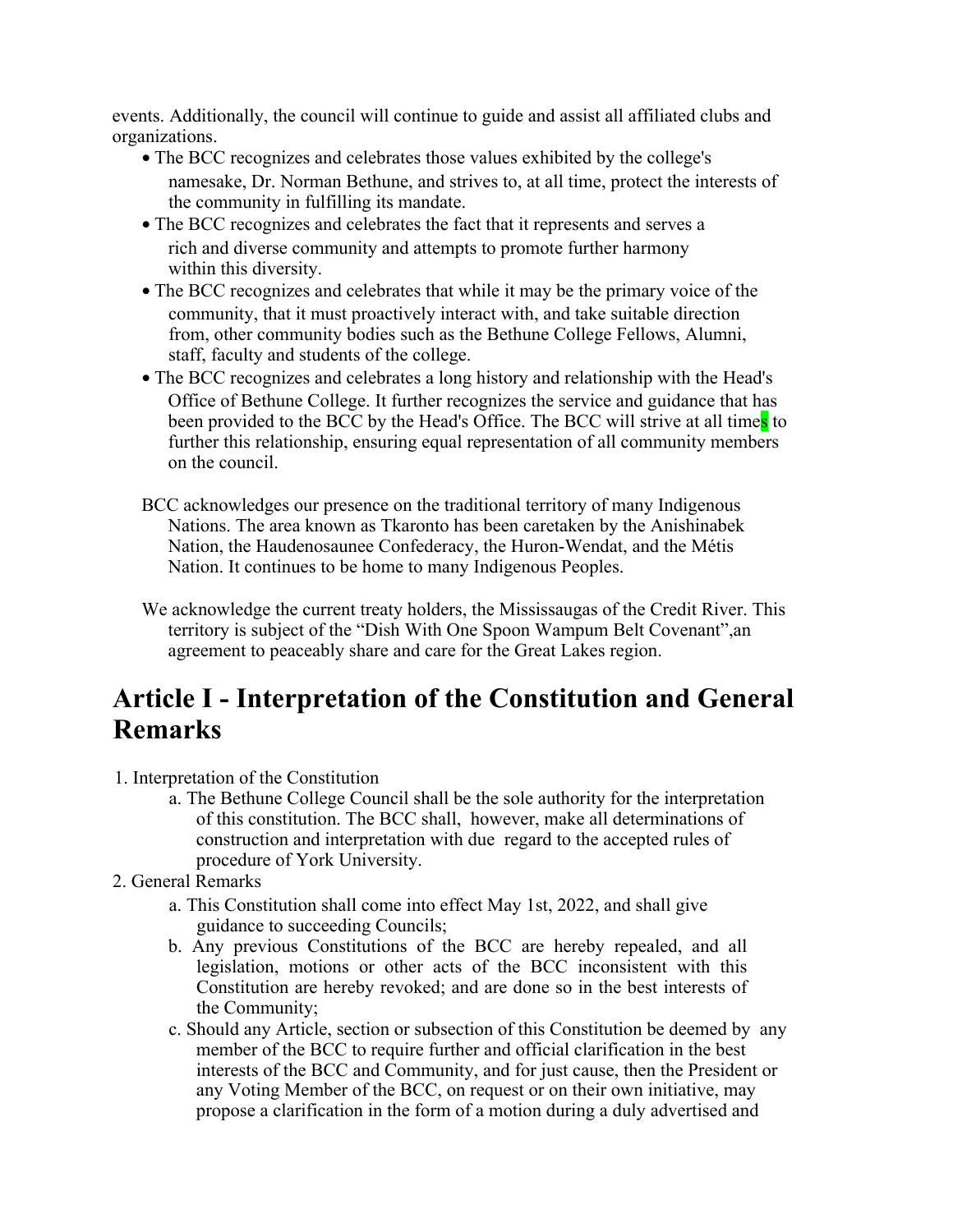regular meeting of the BCC; this proposed clarification shall be accepted upon a two-thirds affirmative vote by the BCC, and providing that any such clarification does not contradict the Articles and Spirit of this Constitution. Such an approved clarification shall be recorded in the BCC Minutes, and shall also be appended, on a separate sheet, to the BCC copy of this Constitution. In addition, no such clarification may take the form of an Amendment to this Constitution without its first successfully passing through the regular Amendment procedures (see Article XIV);

3. Conflict of Interest

a. It is the policy of the BCC to conduct its business and political affairs in compliance with applicable laws and in conformity with the highest ethical and moral standards.

b. No Member of the BCC should have any business or financial interest or other involvement outside of the BCC which in any way conflicts with their duties and responsibilities to the BCC. Each BCC Member should avoid situations that affect or are likely to affect their loyalty and interest in serving the BCC.

# **Article II - Community Membership**

- 1. There shall be two categories of membership in the Community:
	- a. Regular Members:
		- i. The Head of the College;

ii. All full-time and part-time students, plus graduate and special students studying at York University and assigned to Bethune College as their College of Affiliation;

iii. The Fellows of the College include the Administrative Assistant, the Secretaries, Dons and the Residence Life Coordinator.

- b. Honorary Members:
	- i. The Alumni of the College;
	- ii. Persons that the BCC may from time to time designate as being Honorary Members of the Community.

### **Article III - Privileges of the Bethune College Membership**

- 1. All members of the Bethune College Community shall be entitled:
- a. To have reasonable access to the BCC's property;
- b. To participate in General Meetings of the Community;
- c. To attend all regular meetings of the BCC.
- d. To propose or second the proposal of amendments to this constitution, in accordance with procedures set out below;
- e. To propose referendum or recall proceedings in accordance with the rules set out below;
- f. To nominate or second the nomination of candidates for the Council;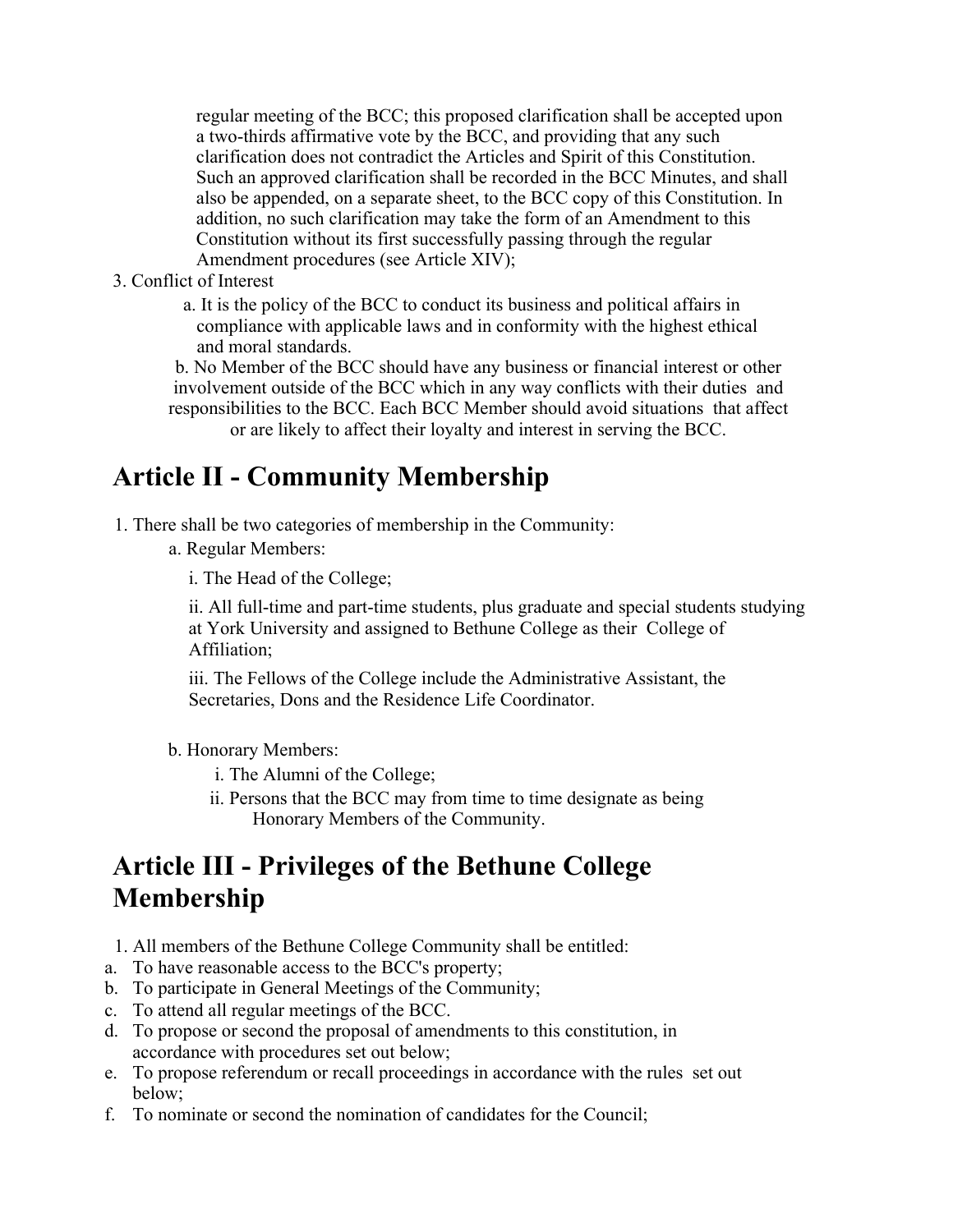- g. If they are a student as per Article II (1) (a) ii, to stand for election for council positions open to them;
- 2. All regular members of the Bethune College Community shall be entitled:
	- a. To vote in elections, or in BCC referenda;
	- b. To participate in any and all activities sponsored by the Community.

### **Article IV - The Composition of the Bethune College Council**

- 1. The Voting Members of the Council shall include:
	- a. The President;
	- b. The Executive Vice-President;
	- c. The Vice-President Athletic(s);
	- d. The Head of the College, or designate when Head unavailable;
	- e. The Fellows' Representative;
	- f. Four (4) General Members;
	- g. Two (2) First Year Representatives;
	- h. The Commuter Director(s)
	- i. The Lassonde Representative;
	- j. The SOS Representative;
	- k. The Bethune College Academic Advisor;
	- l. The YFS Director;
- 2. The Non-Voting Members of the Council shall include:
	- a. The Vice-President Finance;
	- b. The Vice-President Social;
	- c. The Vice-President Communications;
	- d. The Director(s) of Finance;
	- e. The Administrative Assistant (Speaker);
	- f. The Orientation Chair(s);
	- g. The Outreach Director;
	- h. The YFS Director;
	- i. The Residence Life Representative (DLLO);
- 3. For the position of Vice-President Athletics, the members may receive up to two votes when two Vice-President Athletics are elected. However, if one Vice-President Athletics is selected, only one vote shall be granted;
- 4. The following positions should be allowed to be split two ways between members:
	- a. The Vice-President Social,
	- b. The Vice-President Communications,
	- c. The Outreach Coordinator,
	- d. The Commuter Director, and
	- e. The Orientation Chair.
- 5. The following positions should not be allowed to be split between members: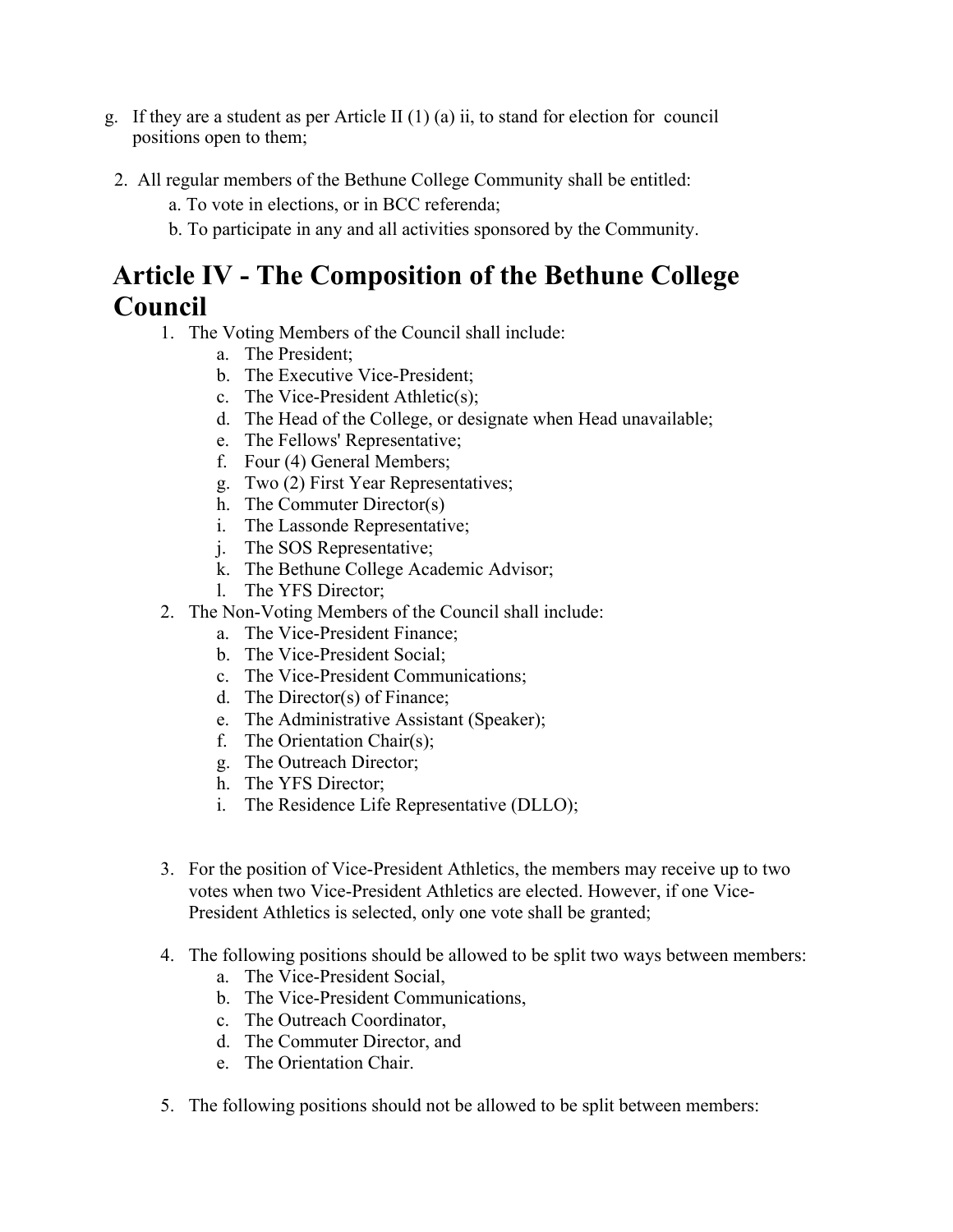- a. The President,
- b. The Executive Vice-President,
- c. The Vice-President Finance,
- d. The Vice-President Athletics,
- e. The General Members,
- f. The Lassonde Representative,
- g. The First Year Representatives,
- h. The SOS Representative,
- i. The YFS Director,
- j. The Residence Representative,
- k. The Fellows Alumni Representative, and
- l. The Administrative Assistant.

### **Article V - Qualifications, Power and Duties of Council Members**

- 1. All student Council Members must:
	- a. Be a full-time student and be in good academic standing.
	- b. Comply with the constitution and bylaws and take a proactive role in BCC matters;
	- c. Attend all Council meetings to the best of their ability and inform the speaker if unable to attend;
	- d. Attend all BCC social/academic events to the best of their ability;

e. Participate in at least two intramural sports each semester or the deemed equivalent(s) by the Vice-President Athletics;

- f. Staff the BCC office as scheduled by the Executive Vice-President;
- g. Actively participate in Social Orientation in the role of leader.
- 2. Furthermore, all Executives must:
	- a. Represent the interests of BCC and its constituents at various levels within the University;
	- b. Report at every BCC meeting;
	- c. Report regularly to the President;
	- d. Receive an honorarium, as determined by Council.

#### **3. The President shall:**

- a. Have been a BCC Executive or Orientation Chair for at least one-year\* prior, (unless no Executive members or Orientation Chair(s), wish to run for president in which case a member of the non-Executive or non-Chair may run for president);
- b. Chair the Executive, and Constitution committees;
- c. Be a member of the Hiring Committee;
- d. Act as the Chief Council Officer of the Community, and therefore shall be charged with final responsibility for carrying out the wishes, legislation, policies and the Constitution of the BCC;
- e. Assist in the coordination of social, athletics, finance, academic and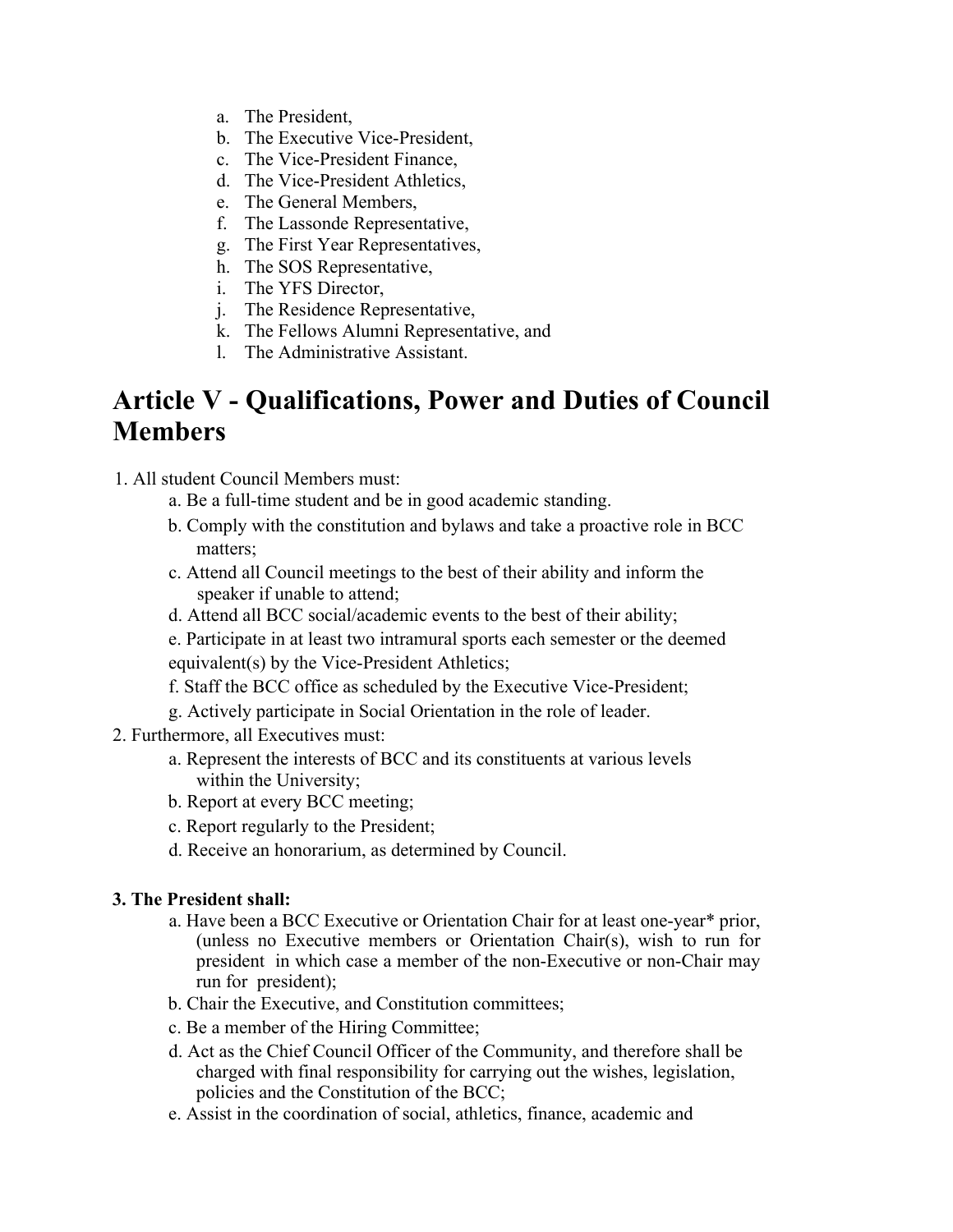orientation programming through collaborative management.

#### **4. The Executive Vice-President shall:**

a. Have been a member of the BCC for at least one-year\* prior (unless no such person wishes to run for EVP, at which point any person can run);

b. Chair the Hiring Committee;

c. Be a member of the Executive Committee and the Finance Committee;

d. Assume the role of Acting President in the absence of a President and consequently re-assign the remaining duties of the Executive under the discretion of the Executive Committee;

e. Oversee management and upkeep of council offices;

f. Be responsible for internal relations and operations within the BCC.

#### **5. The Vice-President Finance shall:**

- a. Be hired after the General Elections of each year.
- b. Be a member of the Executive Committee, Orientation Committee and the Finance Committee;
- c. Be responsible for all of the financial matters of the BCC;
- d. Ensure that the audit is completed by August and that the Interim Audit is completed by the end of January.

#### **6. The Vice-President Social(s) shall:**

a. Be hired after the General Elections of each year.

- b. Chair the Social Committee;
- c. Be a member of the Executive Committee;
- d. Assist in the creation and maintenance of a vibrant social life within and at the service of the Community;
- e. Oversee the implementation of all events throughout the academic year that are aimed specifically at all Bethune constituents. These events may be social, academic or educational in nature.

#### **7. The Vice-President Communications shall:**

a. Be hired after the General Elections of each year.

- b. Chair the Promotions and Advertising Committee;
- c. Be ultimately responsible for all BCC promotions including digital signage, postering, social media and website upkeep.

#### **8. The Vice-President Athletics shall:**

- a. Have been a BAC Executive Member or Senior Member for at least one year prior;
- b. Chair the Bethune Athletics Committee;
- c. Be a member of the Executive Committee;
- d. Be responsible for all athletic programming of the BCC;
- e. Endeavour to encourage and increase participation of Community members in both Council and Community athletic activities.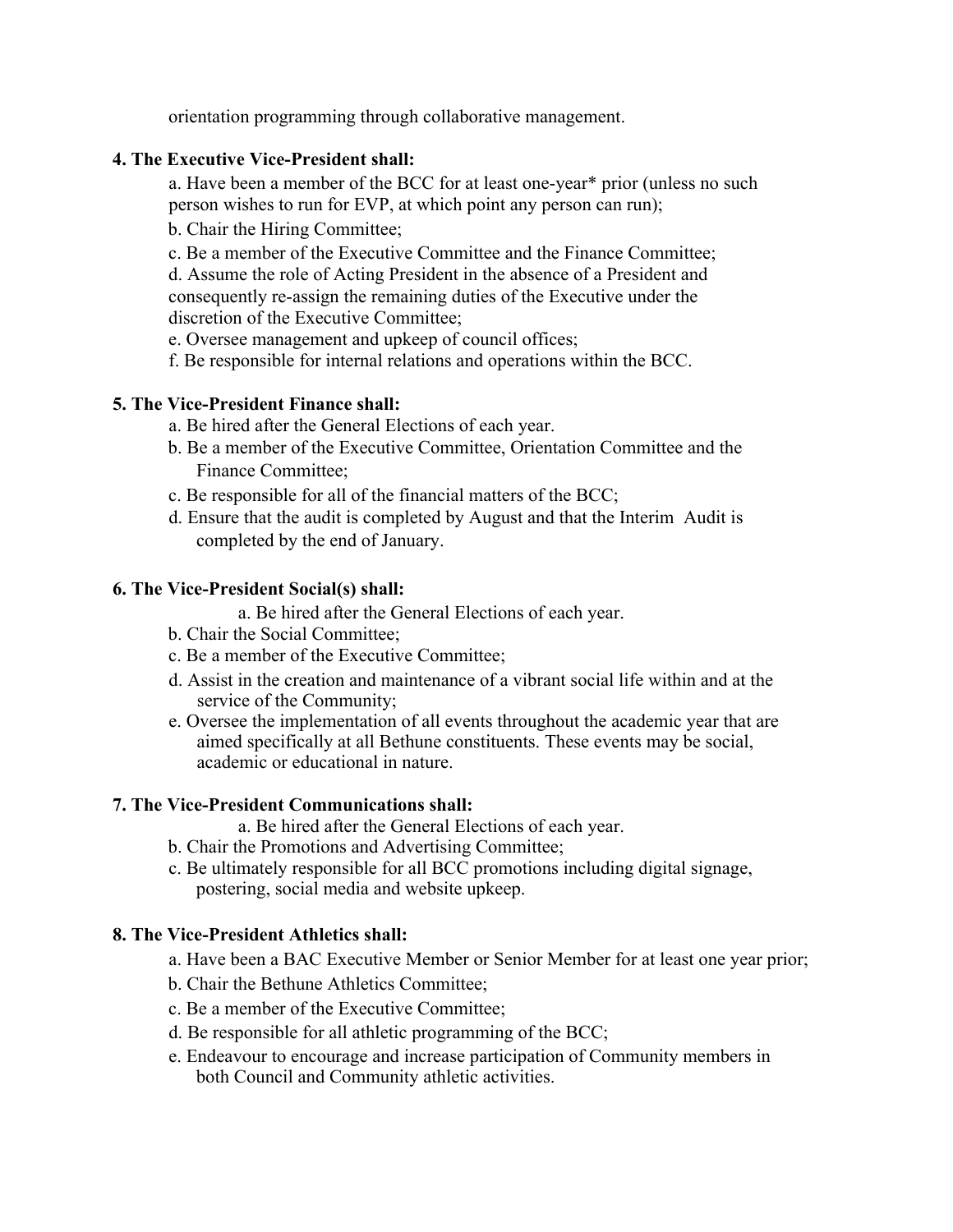#### **9. The Four General Members shall:**

- a. Be a member of the Social, Promotions and Advertising, Sponsorship, and Finance Committees;
- b. Plan a social event;
- c. Plan a council bonding event;
- d. Put up posters;
- e. Plan seasonal decorations for Bethune spaces;
- f. Scan all receipts and match them to adobe cheque stubs;
- g. Make callouts for Orientation week.

#### **10. The Director(s) of Finance shall:**

- a. Be a member of the Finance Committee;
- b. Assist the Vice-President Finance in ensuring that all financial matters of the college are properly being upkept.

#### **11. The Two First Year Representatives shall:**

- a. Be first year students;
- b. Represent the interests of all First Year Members of the Community;

c. Endeavour to encourage and increase the participation of such First Year Members in both BCC and Community activities.

#### **12. The SOS Representative shall:**

- a. Be a SOS executive and approved by BCC;
- b. Act as a liaison between BCC and SOS and provide updates on SOS activities to the Council.
- C. Represent the interests of all SOS Peer Mentors, Peer Tutors, PASS Leaders and Class Representatives

#### **13. The YFS Director shall:**

a. Be a liaison between the BCC and the York Federation of Students and represent the view of the BCC in YFS meetings.

#### **14. The Commuter Director(s) shall:**

a. Be responsible for the maintenance and upkeep of JACs/JCR and study rooms;

b. Be a liaison between the BCC and the Commuter students of Bethune college;

c. Maintain at least three (3) separate regular hours in Bethune JCR (115), if circumstances permit;

d. Ensure JCR/JACs are open on weekdays and are clean, if circumstances permit; The Commuter Reps are also responsible for overseeing the planning and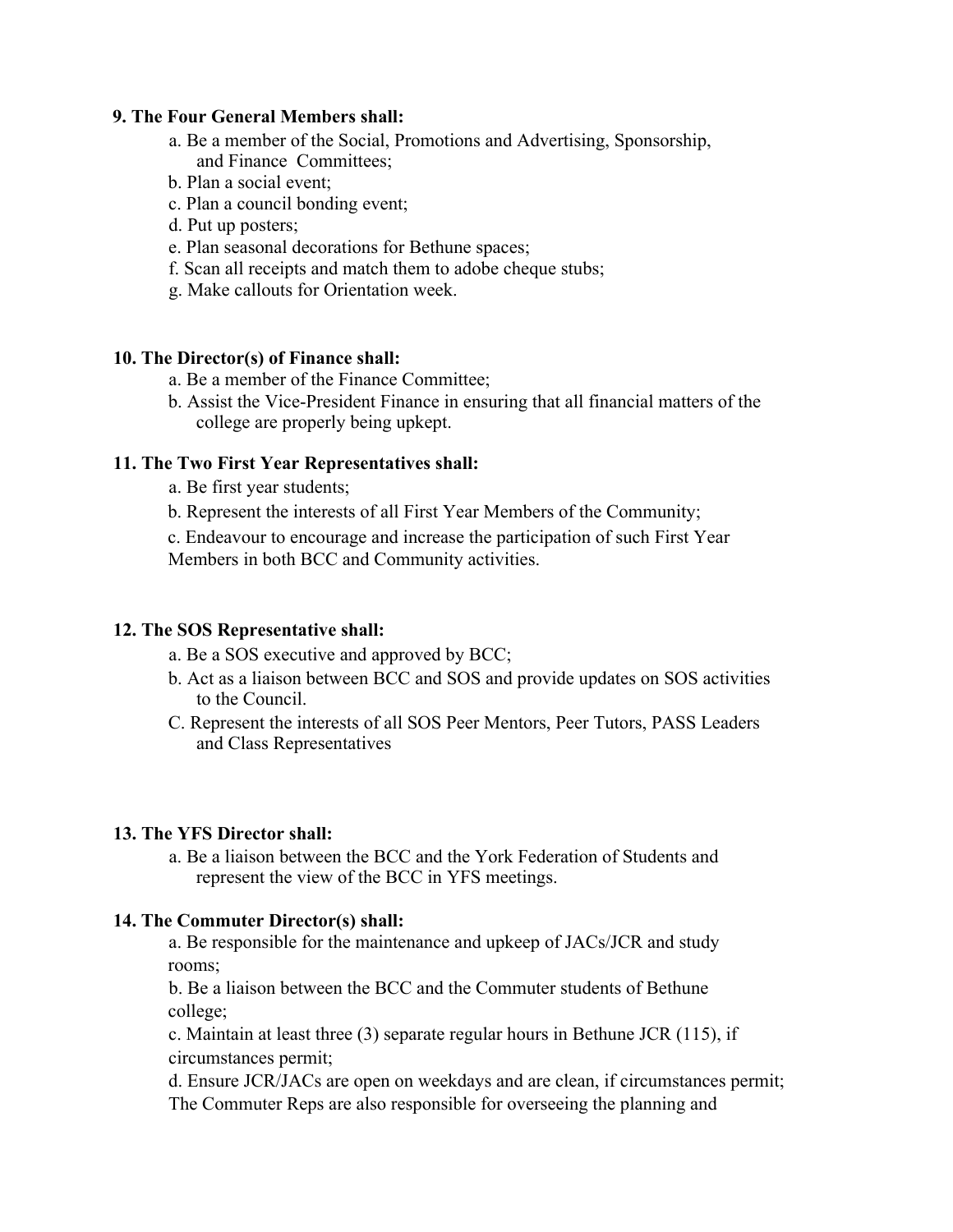execution of any events that are to be held in JCR/JACs.

e. Be responsible for overseeing the planning and execution of any events that are to be held in JACs/JCR.

e. Not be living in any residence at York University for the elected academic session.

#### **15. The Residence Representative (DLLO) shall:**

- a. Be a current Don of the Bethune College Residence appointed by the Residence Life Coordinator and accepted by the BCC;
- b. Report as necessary to the BCC at its meetings;
- c. Act as a liaison between the Residence Council and the BCC.

#### **16. The Fellows Alumni Representative shall:**

- a. Be a member of the York community and a Fellow and Alumni of Bethune College;
- b. Assist the BCC in defining and achieving its goals in the best interests of the whole Community;
- c. Be recommended by the Fellows or Head and approved by BCC.

#### **17**. **The Administrative Assistant shall:**

- a. Be hired after the General Elections of each year;
- b. Be an impartial and accurate recorder of discussions, motions, decisions, and reports of all other business and happenings at BCC meetings and ensure proper distribution to the community.
- c. Act as speaker at all BCC meetings.

#### **18. The Orientation Chair(s) shall:**

- a. Be hired after the General Elections of each year;
- b. Plan and execute Orientation Week under the supervision of the Orientation Committee;
- c. Be a member of the Orientation Committee and Sponsorship Committee;
- d. Be responsible for all Orientation related programming;

#### **19. The Lassonde Representative shall**:

a. Liaison between the Lassonde and Bethune communities to adequately represent the needs of Lassonde students

#### **20. The Outreach Director shall:**

- a. In charge of creating philanthropic opportunities
- b. Coordinate with different committees to increase participation within the college
- c. Create volunteer opportunities for members of community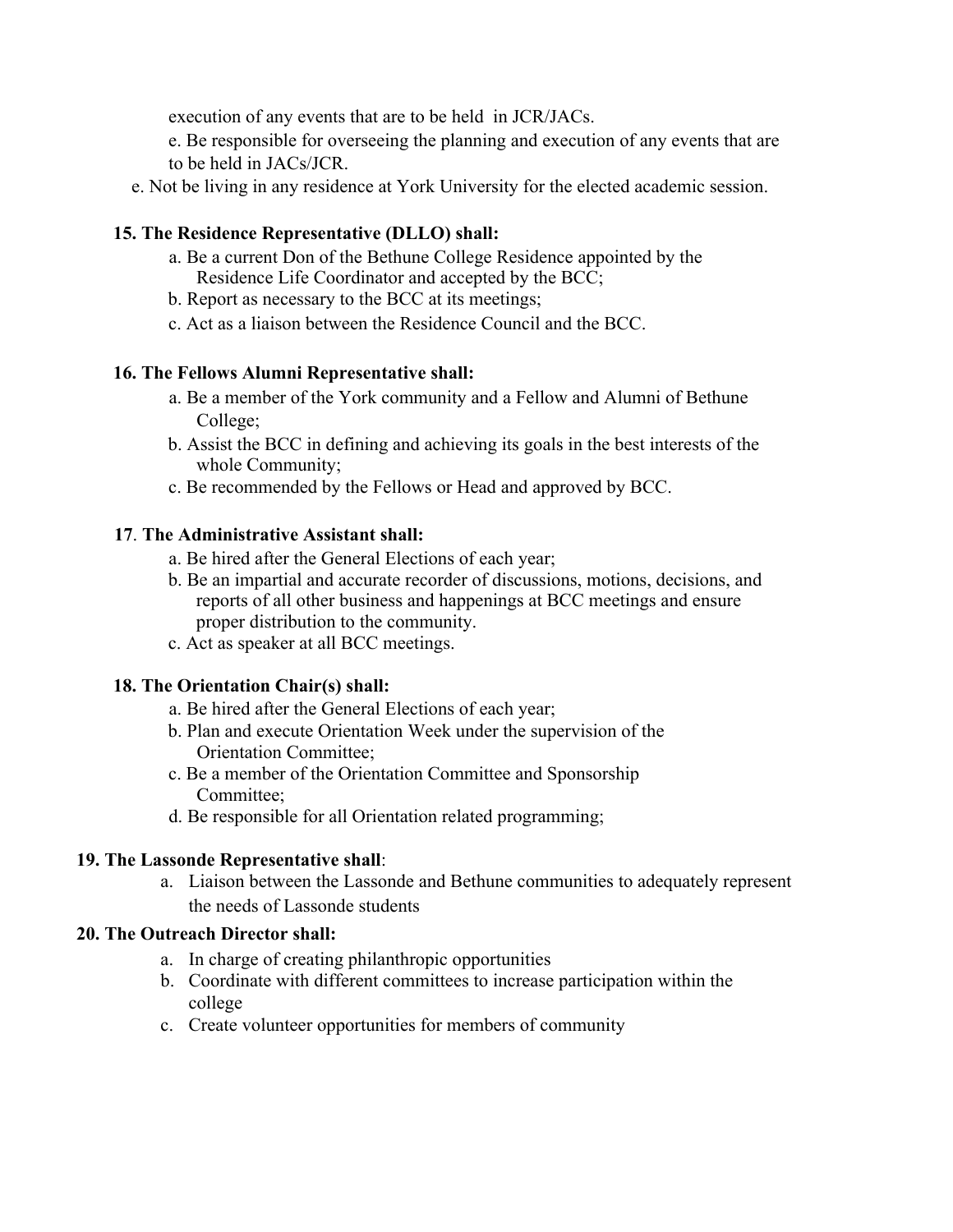\*Note: A one-year experience requirement for positions is equivalent to two consecutive academic terms in the respective organization.

# **Article VI - Standing Committees of the BCC**

Each committee will meet on a regular basis.

#### **1**. **The Executive Committee shall**:

a. Consist of the President (Chair), the Executive Vice-President, the Vice-President Finance, the Vice-President Communications, the Vice-President Athletics and the Vice- President Social;

- b. Be responsible for management of the storage spaces;
- c. Meet bi-weekly to inform each other of council matters and make plans for the year.

#### **2**. **The Finance Committee shall**:

- a. Consist of the President, Vice-President Finance (Chair), Executive Vice President, Head of the College or delegate, and four (4) General Members and the Director of Finance;
- b. Oversee all BCC financial matters in the best interests of the Bethune College Council ensuring a balance of the books.

#### **3**. **The Social Committee shall**:

- a. Consist of the Vice-President Social (Chair), Four (4) General Members, and both First Year Representatives;
- b. Plan, and organize and promote all BCC social and/or academic functions;
- c. Have all events planned and approved by the BCC at their specified date.

#### **4**. **The Hiring Committee shall**:

a. Consist of the incoming Executive Vice-President (Chair), the incoming President;, the outgoing Executive Vice-President, the outgoing President, the Administrative Assistant to the Head or designate, any elected members of Council as deemed appropriate by the committee, and optionally a special members familiar with the position as decided upon by the committee to hire all hired council positions;

#### **5. The Bethune Athletics Committee shall:**

- a. Consist of the Vice-President Athletics (Chair), the Bethune Athletic Committee Director of Operations, the Bethune Athletic Committee Director of Communications, the Bethune Athletic Committee Director of Promotions and the General and Senior members of the Bethune Athletic Committee; ounds
- b. Promote and implement the Intramural Program in Norman Bethune College ensuring good sportsmanship and fair play by all participants.

#### **6. The Orientation Committee shall:**

- a. Consist of the President (Chair), the Orientation Chair(s), the Vice-President Finance, the Head of the College, the Assistant to the Head and any other member of Council that is deemed appropriate by the Chair;
- b. Meet on a weekly basis during the Summer semester;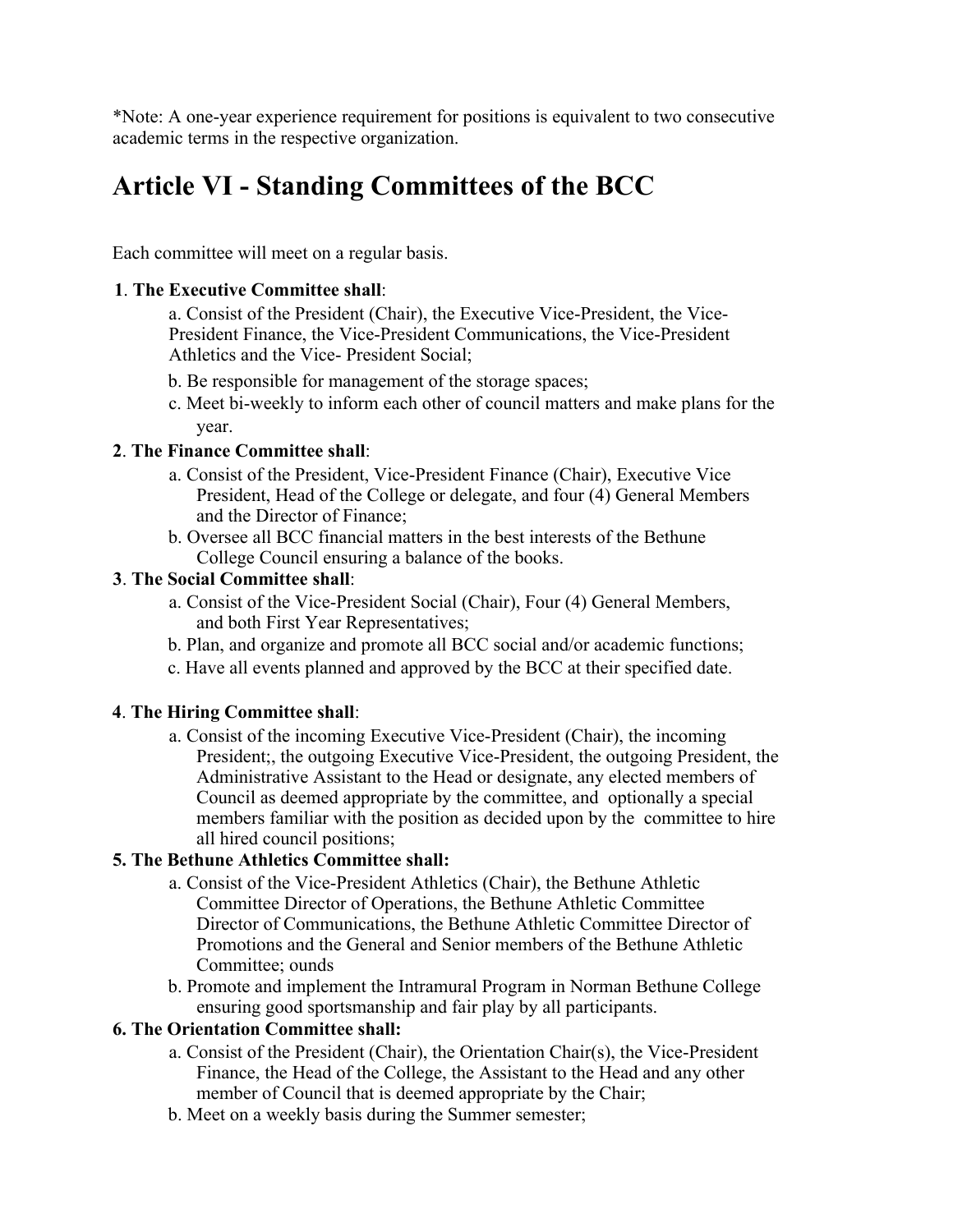- c. Work with the Orientation Chair(s) and the President to ensure that plans for Social Orientation are running on time and on budget;
- d. Submit recommendations on expenditures and events for Social Orientation to Council.

#### **7. The Constitution Committee shall:**

- a. Consist of the President (Chair), the Executive Vice-President and the Head;
- b. Review the constitution from time to time and decide whether sections need to be edited, added or deleted;
- c. Meet on a bi-semester occasion to review the BCC Constitution;
- d. Report to Council through its Chair as to progress and any information that needs to be changed;
- e. Organize a meeting with the Bethune Community to review and ratify any changes to the Constitution.

#### **8. The Promotions and Advertising Committee shall:**

a. Consist of the Vice-President Communications (Chair), The Promotion Director(s), the Promotion Assistants and four (4) general members; b. Shall be in charge of promoting and advertising all council related events to the regular and honorary members of the Bethune community c. Shall work in conjunction with the Bethune College Council as well as its

various committees

#### **9. The Sponsorship Committee shall:**

- a. Consist of the President (Chair), Orientation Chair(s), Vice-President of Finance, Director of Finance and four (4) general members;
- b. Shall be in charge of seeking sponsorship opportunities for the council.

### **Article VII- Student Ombuds Service**

1. The BCC recognizes SOS as an integral part of the Bethune and York community and shall support SOS in whatever way possible in effort to further strengthen the community and further the academic goals of the service.

# **Article VIII- Powers of the BCC**

- 1. The BCC shall be empowered:
	- a. To uphold and enforce the provisions of this Constitution and is required to ensure that none of its deliberations/decisions contravene the Articles or Spirit of this Constitution;
	- b. To play its proper role in holding referenda, including referenda on this Constitution, set out in Article XIV;
	- c. To administer funds accruing to the BCC, and to engage in any undertaking necessary for the achievement of the goals and objectives of the BCC, in the best interests of the Community, and with all due regard to proper book keeping, to fiscal responsibility, and to good citizenship within the wider York context;
	- d. To create and supervise such further BCC bodies, committees, clubs and commissions as may from time to time be deemed necessary for the definition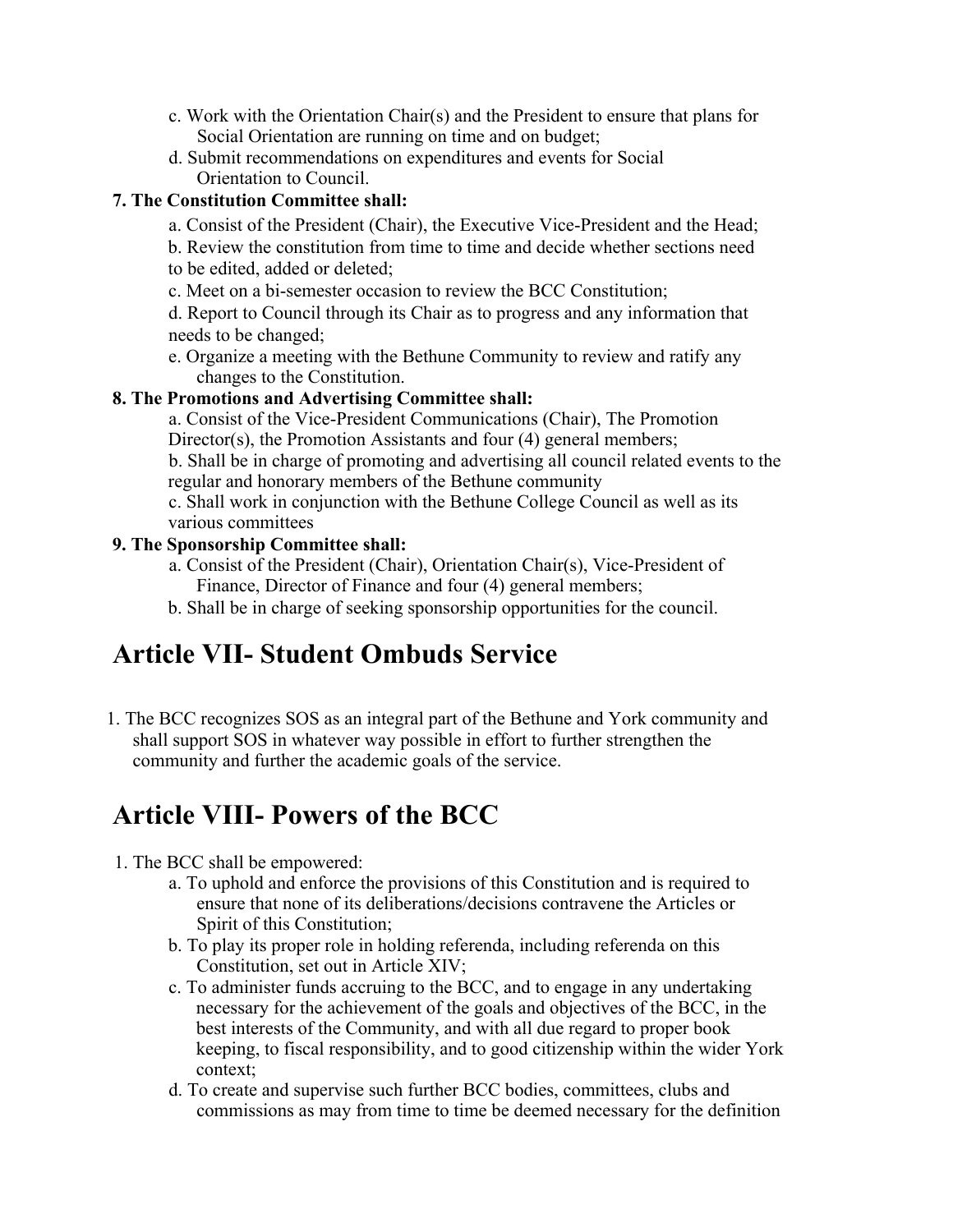and achievement of the BCC's goals and objectives, in the best interests of the Community, and to delegate representatives to serve on other appropriate Community or York bodies, committees, clubs and commissions;

- e. To receive, comment and act upon appropriate reports, communications and requests from accredited or recognized spokespersons for other Community, York University, or non-York University bodies, committees, clubs and commissions;
- f. To grant unto any such bodies, committees, clubs or commissions funds requested for their activities, after taking into account the opinions and recommendations of the Vice-President Finance (refer to Article V (11)), and to retain regulatory control, including the right to withdraw any grant or allocation of funds made to any such bodies, committees, clubs and commissions if in the documented opinion of the Finance Committee or of that of the BCC itself, the monies so granted or allocated are being used for purposes for which they were not granted or allocated;
- g. To set forth financial accounting criteria through the Vice-President Finance and the Finance Committee to which bodies, committees, clubs and commissions applying for BCC funds shall adhere;

h. To give further advice regarding the actions of any such bodies, committees,

- clubs, commissions and spokespersons as the BCC may from time to time deem to be necessary, in the best interests of the BCC and the Community;
- i. To employ personnel, provide for the remuneration and define their responsibilities, or to discontinue such employment for just cause;
- j. To appoint a Chief Returning Officer and their assistants (as per Article XI);

k. To provide for and maintain any assets or facilities shown to be necessary for the furtherance of the goals and objectives of the BCC in the best interests of the Community.

2. To assist BCC members in the exercise of their duties and to ensure that each member is fully aware of their obligations and powers; each member shall be provided with a complete copy of this Constitution, at BCC expense, and by the outgoing or present Council President, no later than at the first meeting held after that member's election or appointment.

### **Article IX- BCC Meetings and Procedures**

#### 1. Meetings:

- a. The BCC shall meet for at least twelve regular meetings during the academic year (i.e. September-April, inclusive), at least five regular meetings being held per term; the number of special meetings is not fixed;
- b. All such meetings shall be advertised no less than 72 hours in advance, through the posting of signs in prominent locations throughout the College and Residence structures; a large audience for BCC deliberations is to be encouraged; Lexicon should also be informed;
- c. The BCC shall agree at the beginning of each term as to which day and time in the week shall be the recognized, regular meeting time;
- d. There shall be at least one joint meeting of the outgoing Council and Council elect following the elections, to allow the new Council to benefit from the experience, procedures and suggestions of the outgoing one. The Council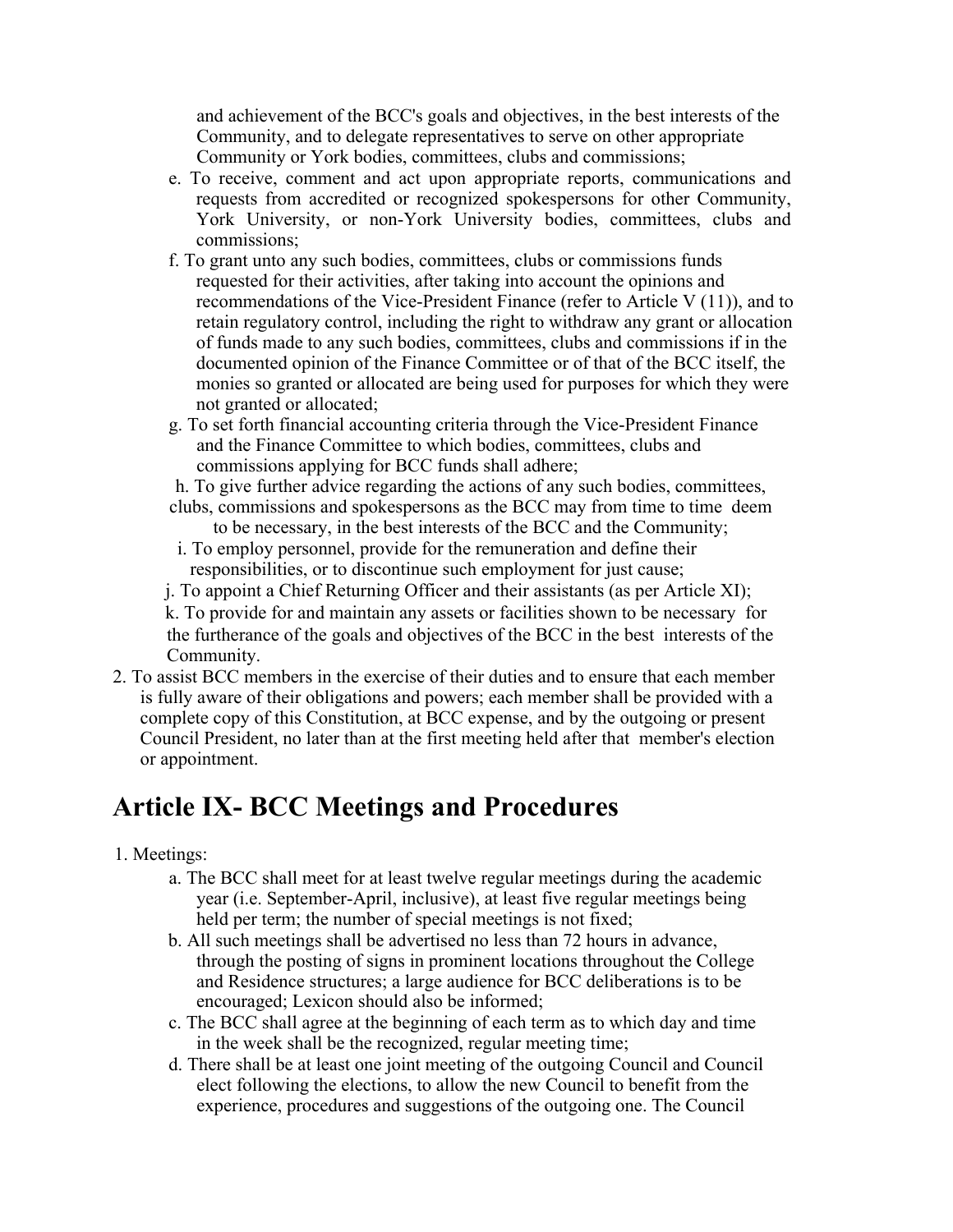elect shall become the official Council at midnight on the first day of May (refer to Article IV $(3)$  $(b)$ );

- e. The new Council shall hold at least three, duly advertised meetings during the summer (May-August, inclusive) to prepare for the fall term and for Orientation Activities.
- f. The decisions of the meeting may be challenged by presenting to the Chair a petition containing the signatures of one hundred (100) regular members of the Bethune Community (refer to Article II (1) (a)), asking that a Special General Meeting be held.
- g. This petition must be received by the Chair within one (1) month of the adjournment of the meeting in which decisions are in dispute.
- h. The Special General Meeting must be held within ten (10) days of the receipt of the petition.
	- i. The quorum for the Special General Meeting is (50) regular members of the Bethune Community and, if quorum is present, the meeting may review any decision of the disputed meeting and confirm or reject it.
- j. If no quorum is present by the advertised start time of the meeting, the Special General Meeting cannot convene and the decisions of the disputed meeting become binding.

#### 2. Quorum:

a. Quorum shall consist of fifty (50) percent of the current Voting Members of the BCC; summer quorum shall consist of any twenty-five (25) percent of the current Voting Members.

#### 3. Proxy Votes:

- a. A voting member of the BCC unable to attend or remain at a meeting may cast a vote by proxy, provided that they informs the Speaker (or another member of the BCC if Speaker isn't present) and/or Administrative Assistant of this prior to the commencement of the meeting concerned and in hand-written or email format, indicating how they would vote on the various motions in the agenda; that proxy expires at the end of that particular meeting;
- b. The Minutes of the meeting shall reflect the use of proxy votes.
- c. Proxy votes can only be exercised to motions as a part of the agenda and shall be exercised by the Speaker.
- 4. Rules of Procedure:
	- a. The BCC adopts the **Bourinot's Rules of Order**, as the rules of its procedure, except in such circumstances where it shall have duly adopted its own rules which nevertheless may not be such as to conflict with the Articles, and Spirit of this Constitution;
	- b. No meeting of the BCC shall be greater than two and one-half hours in duration, unless a motion to continue past this time is made and receives a two-thirds majority affirmative vote;
	- c. All votes of the BCC shall be by a public show of hands, counted by the Chair of the meeting, unless a motion asking for a secret ballot is carried by a two thirds affirmative vote. The Minutes shall record the rationale for the rarely used secret ballot vote;
	- d. Motions shall be passed by a simple majority vote of the voting Members unless otherwise prescribed in this Constitution.
	- e. The Chair of the meeting will only vote in the event of a tie and will be the tie-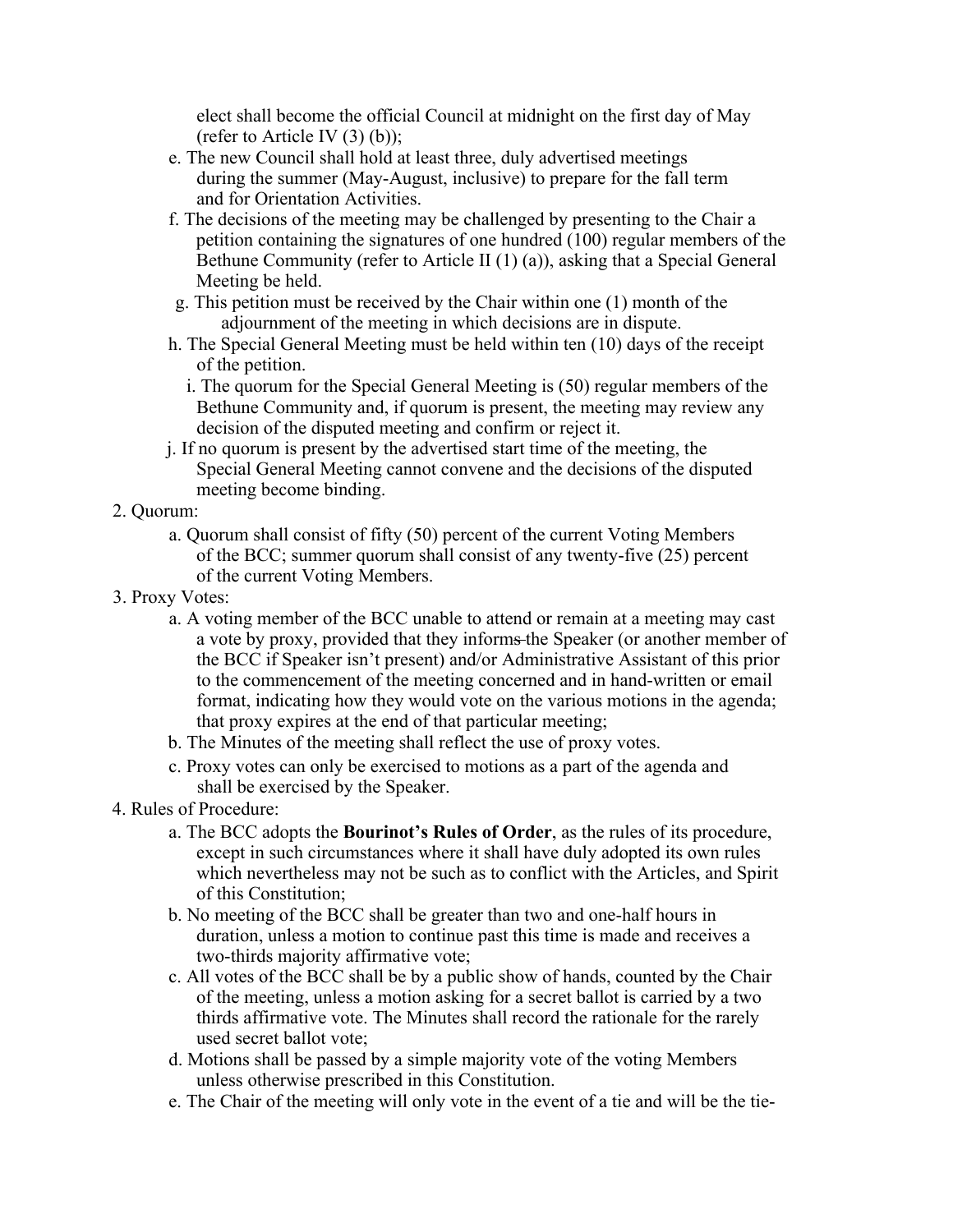breaking vote.

- 5. The Minutes:
	- a. Minutes are to be sent out to BCC within 2 business days of the previous meeting by the Administrative Assistant.

# **Article X- BCC Elections**

- 1. All BCC Elections shall be coordinated by the Chief Returning Officer, hereby referred to as the CRO. If the Chief Returning Officer CRO is a candidate in the election then another member who is deemed fit by Council shall take their place;
- 2. The Chief Returning Officer The CRO shall:
	- a. The Chief Returning Officer, hereby referred to as the CRO, shall Oversee the online voting process;
	- b. Be in charge of all matters pertaining to the holding of BCC elections (e-Vote or by ballot), By-elections, or referenda, including the checking of the Voters List (Community Regular Members) from the Head's Office; the receiving and certification of nominations; the posting of notices; the establishing of polls; the counting of ballots; the declaration of spoiled ballots; the declaration of successful candidates and all results; the declaration of successful referenda questions; the making of all such results known both to the outgoing Council and to the Community. They will be responsible for contacting e-Vote to set up the elections, getting the votes and providing York with the newly elected members. They shall also arrange for All-Candidates, public meeting for the Community after the closing of nominations and in the campaign week (except where a post/posts is/are filled by acclamation);
	- c. Conduct the elections, By-elections, or referenda on days established by the Constitution, or by motion of the BCC;
	- d. Ensure Council does not publicly promote candidates during the election period;
	- d. Have their own vote counted only in the case of a tie and with respect to each such office;
	- e. Otherwise maintain complete impartiality; they may take any complaints or charges of undue pressure or influence before the BCC for investigation and resolution;
	- f. Have final authority to enforce all electoral regulations; or decide matters of contention or to take them before the BCC for resolution; they may disallow nominations or force the withdrawal of any candidate for documented just cause, and such a rejected person may appeal to the BCC for reconsideration; Be eligible to run for office in the BCC elections or By-elections only if written notice of their resignation is given to the BCC President at least a week prior to the Opening of all nominations for such elections or By elections; Be replaced, in the event of their resignation by such deputy as is designated by the outgoing or present Council;

g. Will have a meeting with all nominees before the start of the Campaign Period to determine their eligibility and commitment to run for office; h.

Receive a salary or honorarium for the performance of their duties, in the amount set and agreed upon in a regular meeting of the BCC.

i. Once the voting period has concluded just prior to the votes being counted the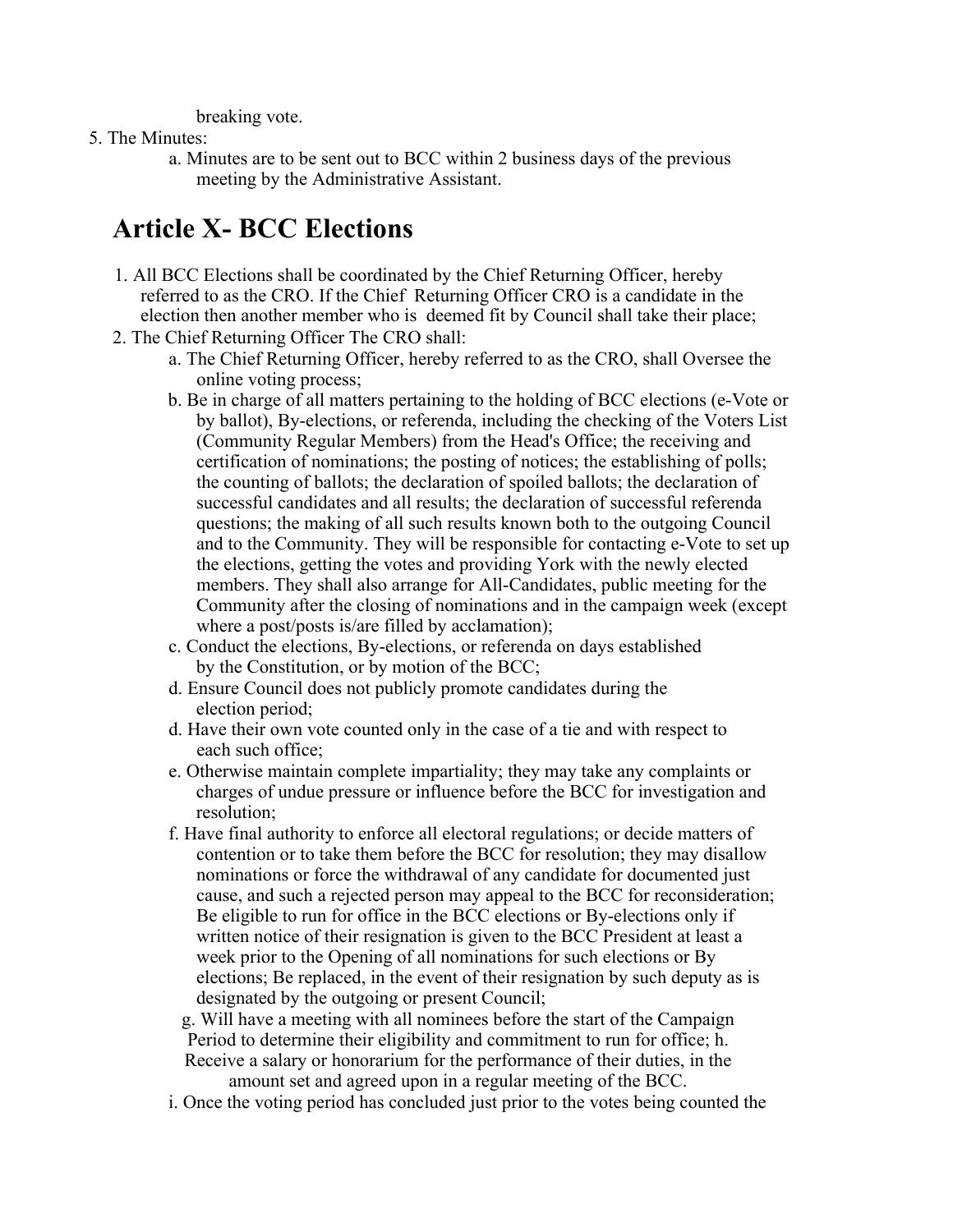CRO shall cast their vote. This vote shall be concealed and locked away under the watch of the Head of Bethune College and only be revealed in the case of a tie will it be used to break the tie.

- j. After elections are over, the Chief Returning Officer must release the final vote count along with the final results of the elections in the Ratification Meeting.
- 3. Hired Positions
	- a. Are to be selected once elections are completed

### **Article XI - BCC Nominations and Election**

### **Procedures** 1. **Nominations**:

- a. Candidates for office must be regular Members of the Community (as per Article II $(1)$  $(a)$ ), and the other provisions in this Constitution;
- b. Nominations shall close seven (7) days prior to the day of the election or  $By\blacksquare$ election;
- c. Candidates can be nominated for the following positions: the President, the Executive Vice-President, Vice-President Athletics, the Commuter Director, the General Members, the Lassonde Representative, and two First Year Representatives;
- c. No candidate may be nominated for more than one office in any one election or By-election;
- d. For the position of Vice-President Athletics, candidates shall be allowed to campaign together in elections;
- d. Nomination, and all items of Article XI, fall under the authority and supervision of the CRO, as in Article X;
- e. Nominees must meet with the CRO before the start of the Campaign Period to determine if their eligibility and commitment to run for office are satisfied.

#### 2. **Voter Eligibility**:

- a. Any Regular Member of the Community as defined in Article III (2), and only such persons, may vote in BCC elections, By-elections and referenda;
- b. Each such voter is entitled to cast one vote for each position with the following restrictions;
- c. Only Regular Members who are also Student Members (Article III (2)) and who are in the first year of study in their program may vote for the First-Year Representatives;
- d. Only Regular Members who are also Student Members (Article III (2)) and who are in the Faculty of Lassonde may vote for the Lassonde Representative

#### 3. **Procedure for Elections**:

a. BCC elections shall be held on dates in March or October, or as otherwise indicated in the Constitution as set by the BCC or the outgoing Council, but never on Saturday, Sunday or a University Holiday, and these dates shall be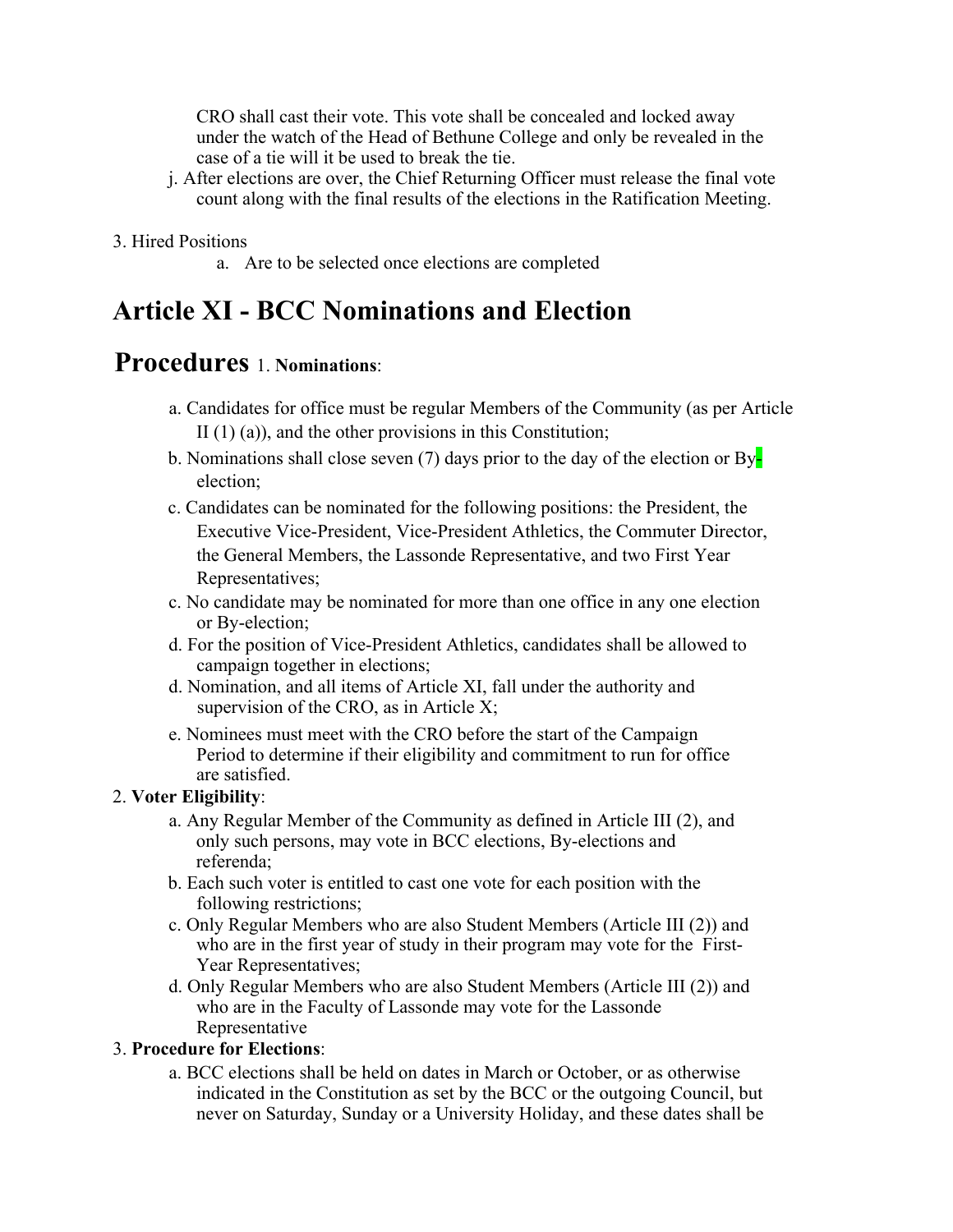duly advertised; voting dates shall be set by the CRO in consultation with the BCC;

- b. There shall be one ballot provided at a general (March) BCC election: This will be for all elected positions on Council with the exception of the First Year
- Representatives; All voting shall be done by E-Vote and only those members of the Community who are deemed eligible to participate will be able to vote;
- c. There shall be 2 ballots at a Fall By-election (October): This will be for the positions of First Year Representative and any vacant position that needs to be filled by Council due to resignation, impeachment or inability to fill the position during the general (March) BCC election;
- d. Each voter must vote only once per election; any irregularity must be reported by a deputy to the CRO and/or by themselves to the BCC for prompt resolution;
- e. An abstain option is provided to constituents to not select any of the candidates in the elections. A reject option will also be provided to not endorse any of the candidates available. This is to be clarified and communicated to all constituents ahead of, and during the voting period.
- f. If the option to reject all candidates has higher votes than any candidate at the end of the voting period, that candidate is therefore rejected and a new election must be called for the respective position if necessary. Any applicable position requirements should be disregarded for the new elections.

#### 4. **Procedure for Ratification:**

- a. A Ratification Meeting shall be held after the end of elections to ratify the elected candidates, as well as after hiring to ratify the hired candidates;
- b. For elected positions, a majority vote shall ratify the proper execution of elections;
- c. For hired positions, a majority vote to reject ratification should reject the proposed candidate by the hiring committee.

### **Article XII- Referenda and Impeachment of Council**

- 1. Referenda/Impeachment:
	- a. Upon receipt of a petition signed by ten percent (10%) of the Regular Members of the Community (refer to Article II  $(1)$   $(a)$ ) or by a motion approved by a two-thirds majority of the current Council, the President must call a Referendum within ten days and with all due publicity if the matter at issue involves:
		- i. Any change to the Constitution (refer to Article XIV);
		- ii. Alleged loss of confidence in the BCC in entirety by most of the Community, or attempted impeachment for grave and documented cause;
		- iii. A desire by the BCC to test the will of the Community on an important matter facing the College;

b. Any such referendum shall involve the BCC in consultation with the CRO (refer to Article X) and shall be held under their supervision and authority; c. The referendum, to be successful, or binding, must: Be voted in favour of by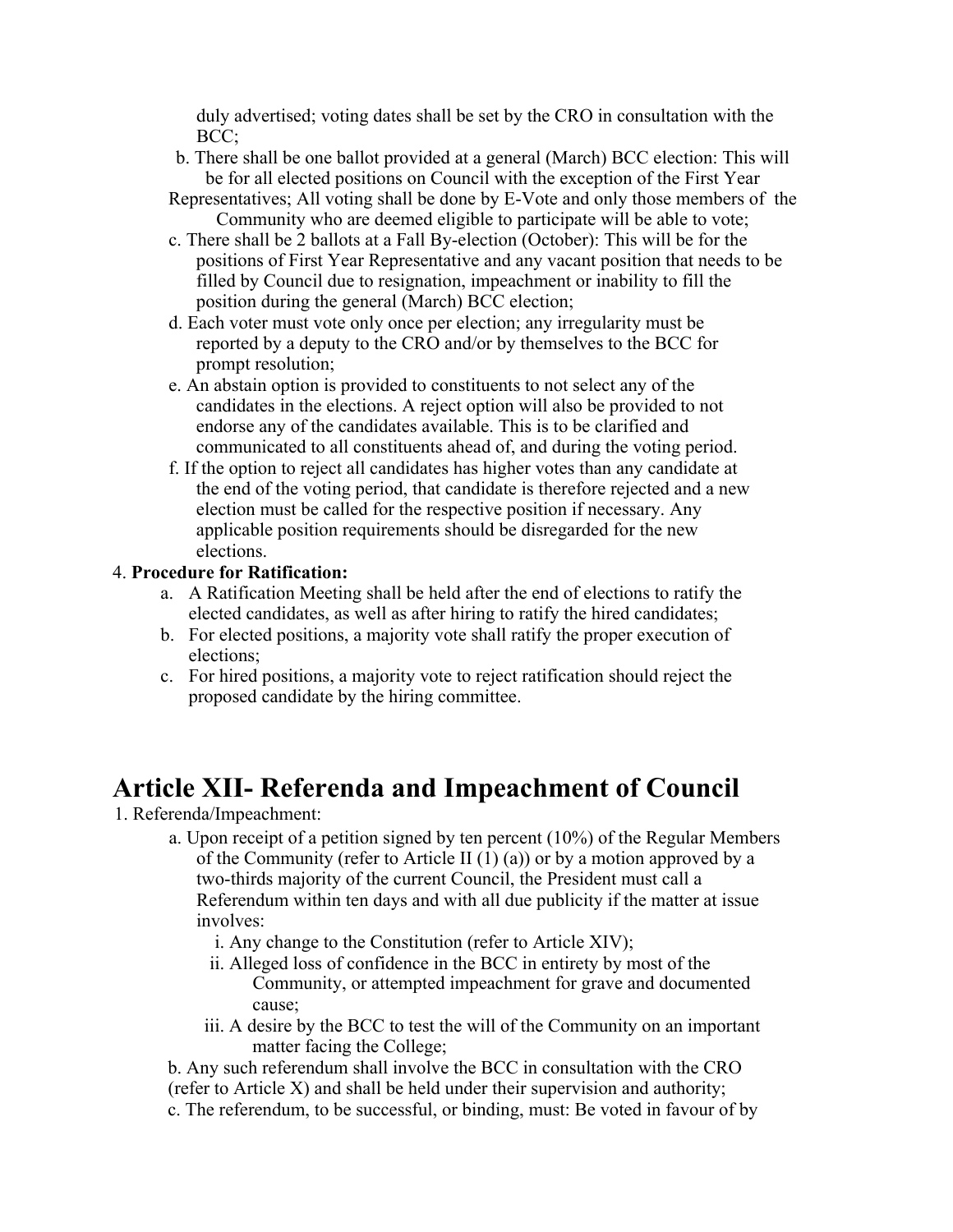two- thirds (2/3) of the regular members of the community (refer to Article III  $(1)(a)$ ) present at the meeting (refer to Article XIV  $(3)(b)$ ); with due posting of the results;

d. The decision of the referendum shall be binding on the BCC.

# **Article XIII – Impeachment**

- 1. Council may, for any reason(s) it considers appropriate, impeach a Member of Council. A motion of impeachment must be passed by a two-thirds majority vote of those present and voting.
	- a. In the case of hired positions, a motion of impeachment may be passed by a simple majority of those present and voting.
	- b. Any member of Council must be given at least 14 days' notice of a motion to impeach.
	- c. In the case of a motion to impeach in the case of severe dereliction of duty, or if a member is deemed to be hazardous to the integrity of the council, the council can expedite the proceedings. Reasons for expediting the proceedings must be given and supported by the Speaker. Then, through a vote of consensus (excluding the accused) the notice can be given a minimum of 7 days before the meeting of impeachment.
	- d. When, by general consensus, Council is of the opinion that a motion of impeachment should be considered, a formal motion need not be moved by any particular Member but shall be deemed to have been moved and seconded.
	- e. Every motion of impeachment shall be considered in camera unless Council, by a two-thirds vote, determines that consideration should be public.

f. The Speaker shall present a list of offences against the Member to which a motion of impeachment applies or, if the person is absent, shall state the offences to Council.

- g. The Member of Council to which a motion of impeachment applies may make a statement and answer questions posed by the council, and thereafter shall withdraw during the time the matter is in debate.
- 2. Grounds for impeachment.
	- a. Incompetence;
	- b. Misappropriation of Council funds;
	- c. Flagrant abuse of powers and responsibilities of a member's position;
	- d. Acting in any manner detrimental to the intent, image, and direction of the BCC;
	- e. Failure to attend two (2) consecutive meeting without advance notice;

f. If any Council member is habitually late for meetings of Council, consistently misses office hours, or consistently fails to perform their duties;

- g. Any Member who is deemed by the Speaker to create a disturbance, fail to abide by motions, procedure or rulings of the Speaker, or does not respect other Members of Council; may be removed by the Speaker immediately for the duration of that meeting.
- h. Any Member who is censured or suspended more than once shall immediately be considered for impeachment.
- 3. Impeachment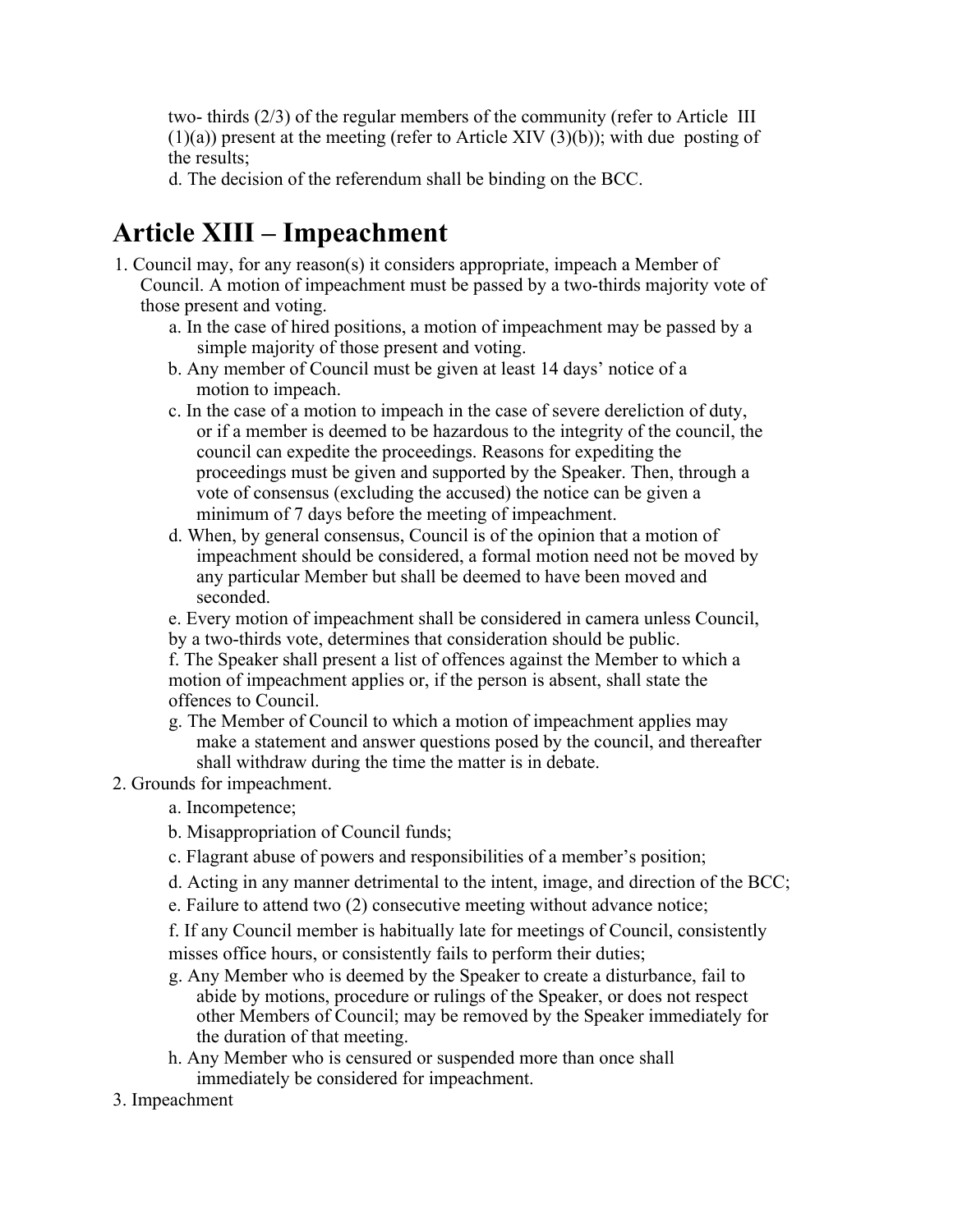- a. If a member of council has two or more counts of violating the listed offenses, they shall be put up for impeachment;
- b. If a member of council is impeached, then the potential honoraria for that member shall be forfeit and a By-election shall be called for (refer to Article X);
- c. Any motion of impeachment, by two-thirds majority vote, may be amended to a motion of censure or suspension;
- d. Upon receipt of a petition signed by two percent (2%) of the Regular Members of the Community (refer to Article II (1)), any member may be dismissed from the BCC for documented failure to live up to the duties and public expectations of their office. Before voting on an impeachment, the BCC shall summon the person(s) concerned to explain and clarify the matter and witnesses may be

called. If impeached, a By- election shall be called for (refer to Article X);

4. Dismissal of Hired Positions

a. The Vice-President Finance or any other hired position may be dismissed by the BCC with a two-thirds majority vote if it is found that they have been negligent in their duties or if there is documented mismanagement of BCC funds. (refer to Article V (9)).

b. Seven (7) days' notice must be given to the member in question;

5. Honoraria penalties are cumulative.

### **Article XIV- Amendments to the Constitution**

- 1. Amendments, which are actions taken through a vote by the entire community, to delete, alter or revise the language or spirit of this Constitution, may be proposed by a motion of the BCC which is approved by two-thirds of the Voting Members at that regular meeting, or by a petition signed by not less than ten percent (10%) of the Regular Members of the Community, as per Article II  $(1)$  (a) and Article XII  $(1)$  (a)  $(i)$ ;
- 2. Proposed amendments must be conspicuously posted on all College Bulletin Boards and like places prior to the commencement of voting on the amendment(s), and notice must also be given to Regular Members by an additional reasonable means of communication (e.g. Lexicon, the BCC website, social media pages, digital signage on Campus), this whole process being supervised by the Vice-President Communications.
	- a. All amendments must be voted in favour of by two-thirds (2/3) the regular members of the community (refer to Article II  $(1)(a)$ ) present at the Constitution Meeting; no proxy votes allowed;
		- i. Changes to the constitution must be voted on at a Constitution Meeting, that can be held once per semester.
		- ii. Notice of this Constitution Meeting and any proposed constitutional changes, must be given at least fourteen (14) days prior to the Community;
		- iii. To have a Constitution Meeting with the Community advising of passages in the Constitution to be amended prior to being voted upon by Council;
		- iv. All regular members present at the Constitution Meeting, have the right to vote at this meeting (refer to Article II  $(1)(a)$ );
		- v. Quorum for this Constitution Meeting comprises of fifty (50)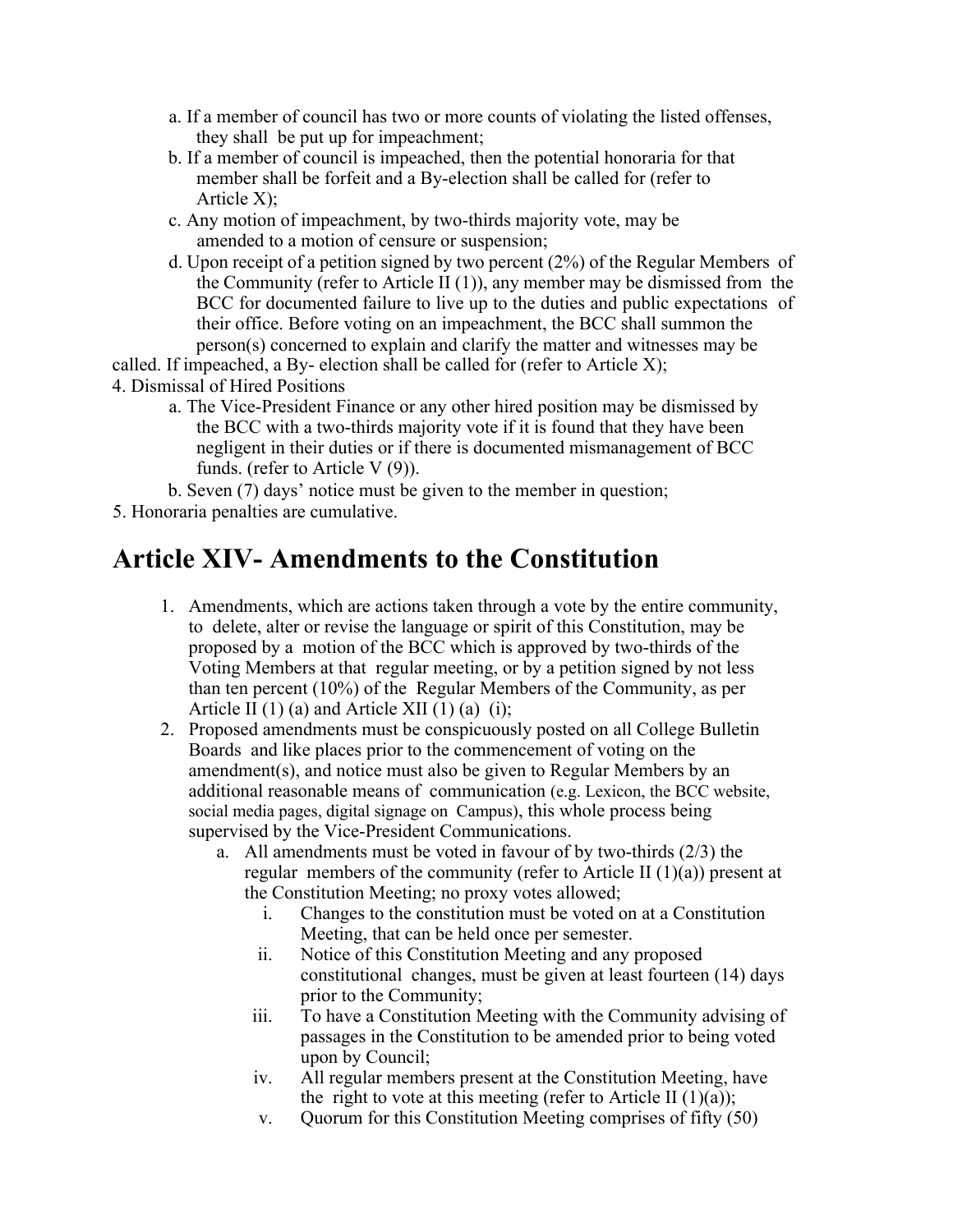regular members of the Community (refer to Article II (1)(a));

b. Changes to the constitution do not take effect until the start of the next semester.

# **Article XV - Bethune College Council Bylaws**

- 1. Amendments to the Bylaws require a two-thirds majority vote of the Bethune College Council;
- 2. Bylaws must be voted into effect by a two-thirds majority vote by the Bethune College Council by August 15th of the fiscal year;
- 3. It shall be the responsibility of the Constitution Committee to overlook the Bylaws and bring it up to the Bethune College Council to see any recommended changes for the fiscal year;
- 4. The Bethune College Council Shall Abide by the Bethune College Council Bylaws.
- 5. The Bylaws can be changed by a two-thirds majority vote at any point throughout the fiscal year

# **Appendix I – Bethune College Council Financial Policies**

- 1. The fiscal year of the Council shall be from the first day  $(1<sup>st</sup>)$  of May of any given year and terminate on the thirtieth day  $(30<sup>th</sup>)$  of April in the following year.
- 2. Council shall establish additional policies concerning financial procedures of Council, provided such rules and regulations do not conflict with the requirements of this Article, or any other Article of the Constitution.
- 3. All monies authorized, allocated, and spent by Council are the sole gift of the Council, as representatives of the students of Norman Bethune College; and it is the right of Council to direct, limit, and appoint in all such decisions, the ends, purposes,

considerations, conditions, limitations, and qualifications of such allocations.

4. Council continues to retain authority over all monies until they are spent,

notwithstanding that a budget has been approved or that monies have been allocated to any member of Council or Committee of Council, or other person or organization deriving its authority and existence from the Constitution or Council, and who/which is directly responsible to Council.

- 5. In accordance with subsection (a), Council may with the recommendation of the Vice President Finance
	- a. increase or decrease the amount of; enact, amend or repeal conditions or regulations governing the spending of; or
	- b. revoke, suspend or re-allocate all or any monies budgeted or allocated.

6. In order to aid subsequent councils, at the end of every year BCC will ensure that there is a minimum of \$20,000 allocated as a Contingency Fund; this will aid in summer planning and events;

- 7. At the end of every year the BCC will allocate a minimum of 1% of the council levy to be put towards the 60th Anniversary celebrations of the College;
- 8. The Student Ombuds Services will be allocated a minimum of 15% of the council levy on a yearly basis;

a. A yearly comprehensive report must be presented to Council no later than April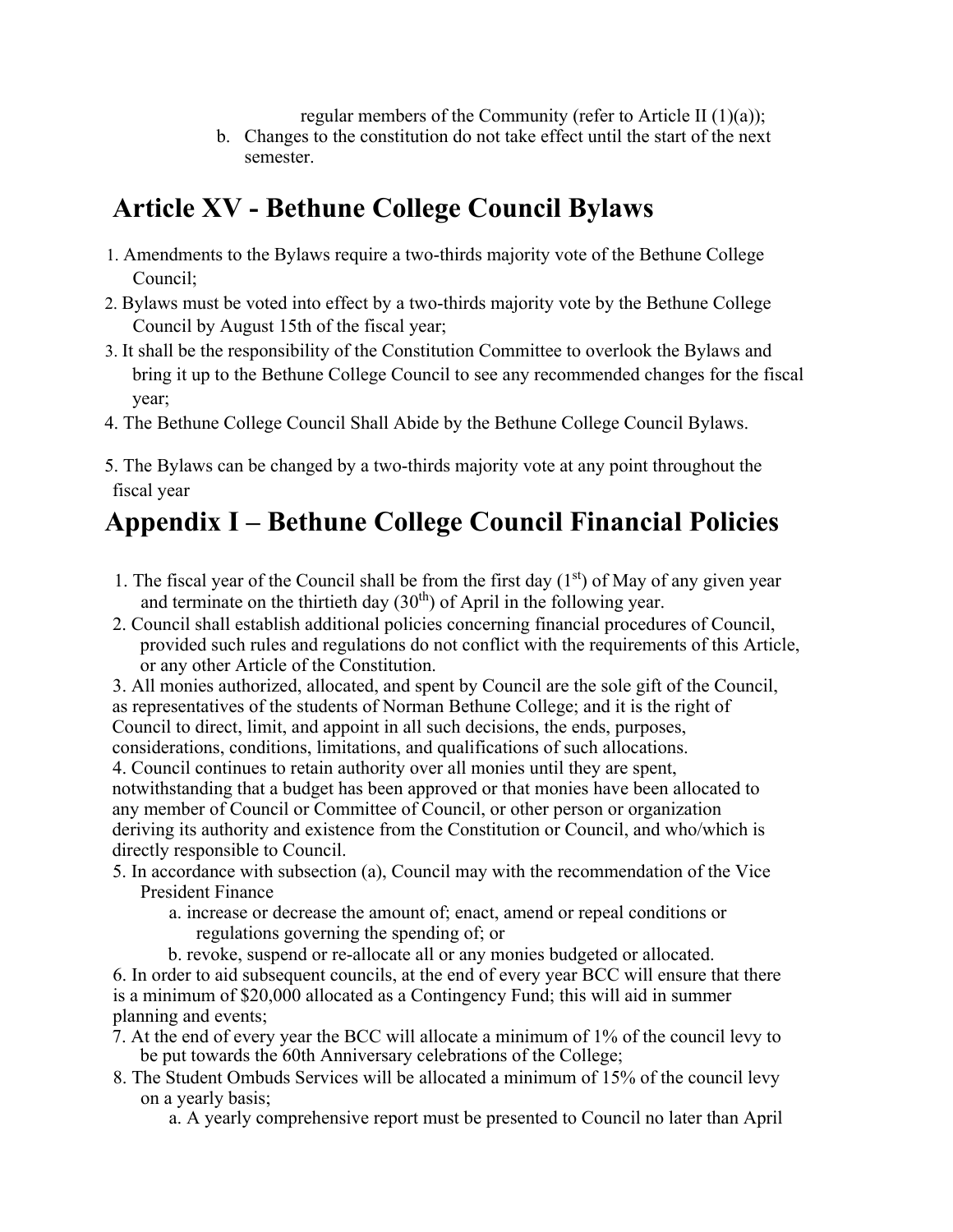30<sup>th</sup> detailing all that the Student Ombuds Services has done;

- 9. Council shall not pass any motion to spend or allocate monies, or to amend any such motion passed at a previous meeting, or to amend the budget of Council, unless notice of approval and recommendation has been given by the Finance Committee at a previous meeting;
- 10. Notwithstanding that a budget has been approved or that monies have been allocated, no Member of Council may authorize the spending of monies, without the express consent of Council, in excess of seven hundred and fifty dollars (\$750), or a lesser amount which is one of a series of related transactions involving an expenditure by Council in excess of seven hundred and fifty dollars (\$750). In the event of uncertainty, Council shall determine the matter.
- 11. All cheques, bills of exchange, or other orders for the payment of money, shall be signed by two of the following:
	- a. the President;
	- b. the Vice-President Finance; or
	- c. the Executive Vice-President.
- 12. All contracts, agreements, instruments, or other documents requiring the signature of the Council shall be signed by the Vice-President Finance if one signature is needed and both the Vice- President Finance and the President or the Executive Vice-President if two (2) signatures are needed;
- 13. It is affirmed that Council may at any time by resolution, direct the manner in which any particular contract, agreement or other obligation(s) of Council may or shall be executed by two-thirds majority vote;
- 14. Each year, during the Winter semester, Council shall appoint the auditor(s) to be utilized until the following year, and if an appointment is not made, the auditor currently in use, shall continue in until a successive auditor is appointed
	- a. The auditor's report shall be presented to Council for approval;
- 15. If a vehicle is used for council business, council shall reimburse the owner of the vehicle with the established and agreed upon rate by the updated Reasonable per-kilometer allowance set by the government of Canada driven for Council business.

16. Bethune College Council must set aside 10% of their yearly levy and leave it aside for Bethune-Affiliated Student Clubs to apply for and use.

# **Appendix II – Honorarium Protocols**

- 1. In this Article, "Honoraria" means financial remuneration as recognition for dedication toward Council activities.
- 2. As a principle, the BCC believes in the use of honoraria as a way of ensuring responsible and accountable student government and to recognize the contributions made by its Council Members
- 3. The total amount of Honoraria awarded to all elected members of Council each year shall be no greater than 10% of the total Council Operating Budget, unless Council Members have their Honoraria decreased as a sanction.
- 4. Council shall disperse honoraria in the following way:
	- a. Within the first month of the Summer session, Council must divide the honoraria into three (3) equal sections, each to be awarded upon the end of the Summer, Fall, and Winter sessions for the executives and associates of council. In this